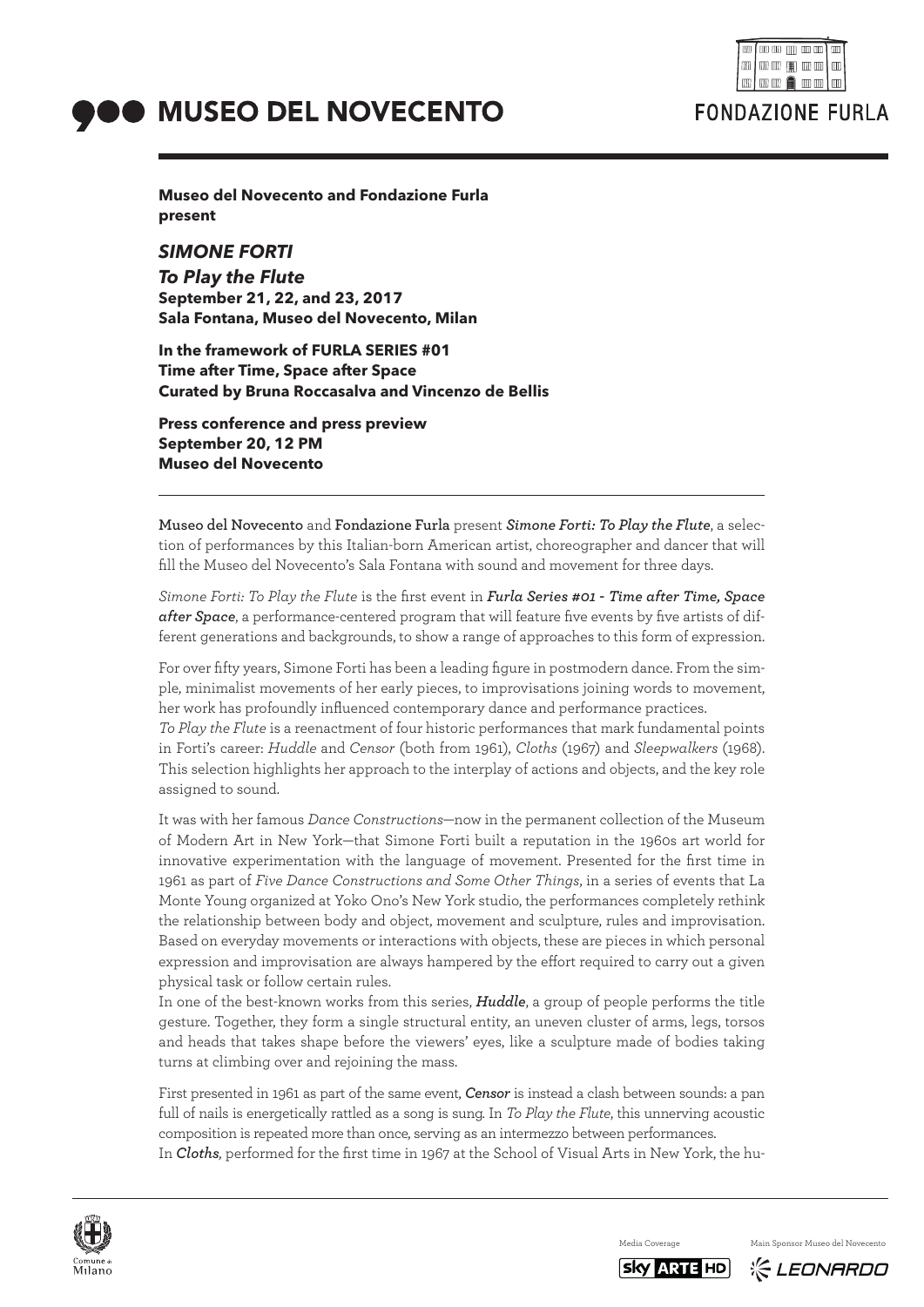



man body disappears, giving the stage completely over to those fundamental elements of Forti's practice: movement—in this case, the movement of cloth being thrown—and music. Three black canvases attached to frames occupy the space, concealing performers who progressively toss pieces of fabric over the frames to form colored layers, while singing over pre-recorded tracks of other songs.

Lastly, *Sleepwalkers,* here performed by dancer Claire Filmon, is one of Forti's best-known works, and stems from the artist's time in Italy in the 1960s. The piece was performed for the first time in 1968 at Galleria L'Attico in Rome, as the culmination of days spent watching and sketching the fauna in the city zoo. The result is a meditative work based on the habits that animals develop in response to confinement, conveyed in the performance through pared-down movements that explore the complicated balance between restriction and freedom.

Performers: Claire Filmon with Barbara Boiocchi, Rossana Bossini, Martina Brembati, Camilla De Siati, Diego Giannettoni, Leonardo Maietto, Carolina Mancini, Jacopo Martinotti, Luna Paese, Marco Resta, Floida Skraqi.

The program for *Time after Time, Space after Space* will include four more events featuring artists from around the world, at bimonthly intervals: Alexandra Bachzetsis (November 2017), Adelita Husni-Bey (January 2018), Paulina Olowska (March 2018), and Christian Marclay (April 2018).

Starting from September, the project will also include a rich calendar of parallel activities, such as workshops, talks and guided tours.

*Simone Forti: To Play the Flute* September 21-22-23, 2017 Sala Fontana, Museo del Novecento, Milan Times: first group admitted at 6:30 PM with performance starting at 7; second group admitted at 8 PM with performance beginning at 8:30. Admission free, but room capacity is limited

For more information, please contact: C.Museo900@comune.milano.it info@fondazionefurla.org www.museodelnovecento.org | Facebook: MuseodelNovecento | Instagram: museodel900 | Twitter: #museodel900 www.fondazionefurla.org | Facebook: fondazionefurla | Instagram: fondazionefurla

Press contacts: Fondazione Furla Press Office Lara Facco T. +39 02 36565133 M. +39 349 2529989 press@larafacco.com

Press Office – City of Milan Elena Maria Conenna elenamaria.conenna@comune.milano.it





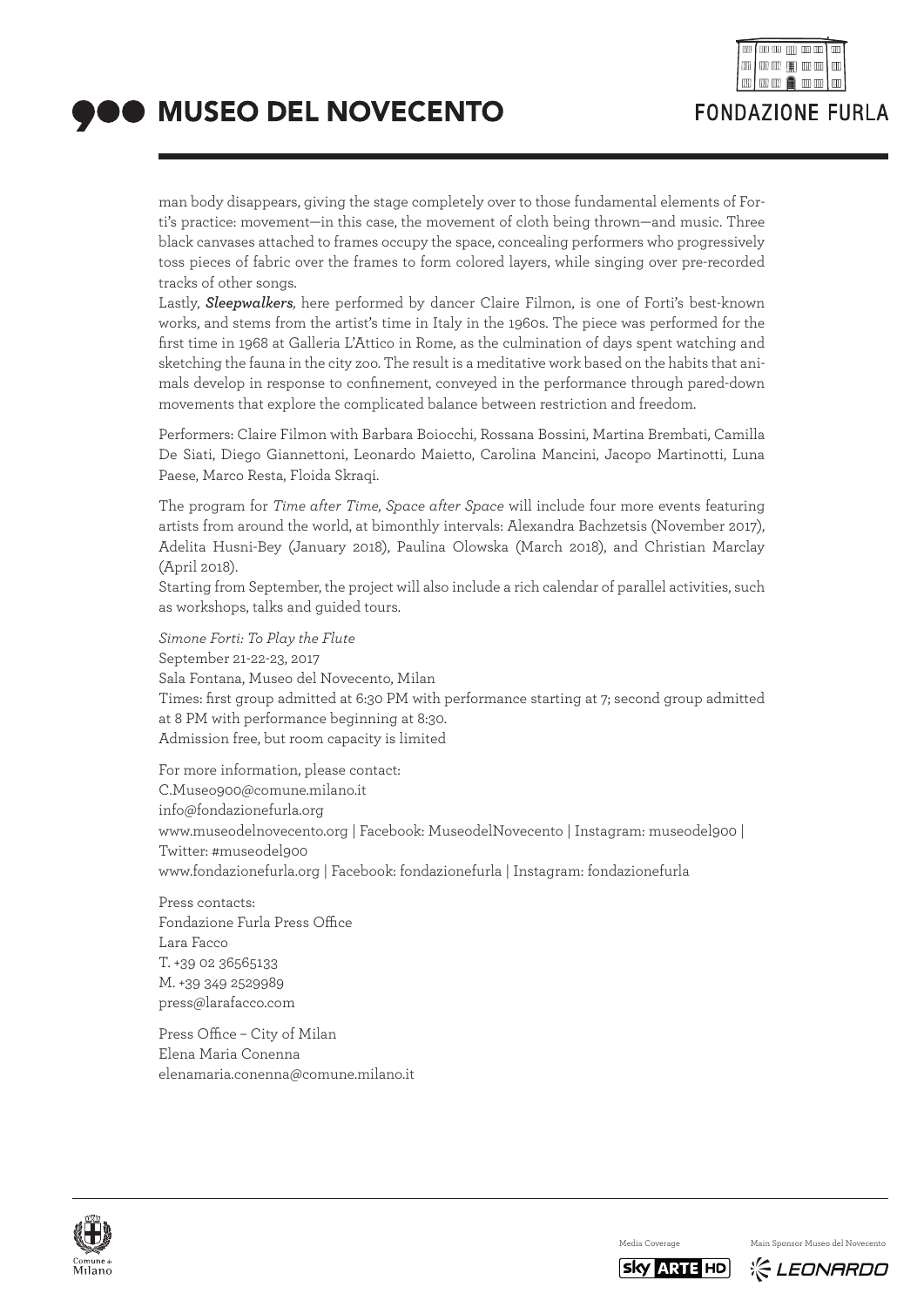



## **SIMONE FORTI**

Born in Florence in 1935. She lives and works in Los Angeles.

Simone Forti is an artist, choreographer, dancer and writer, who was born in Italy and grew up in the United States, where she currently lives. Her artistic career began in San Francisco in the 1950s, when she studied under Anna Halprin, a pioneer of improvisation and postmodern dance.

In 1959 Forti moved to New York and attended Robert Dunn's composition courses at the Merce Cunningham Studio. In the same period, she began collaborating with Trisha Brown, Yvonne Rainer, and Steve Paxton, choreographed her first pieces, and performed in works by other artists, including Robert Whitman. In 1961 she took part in a series of events organized by La Monte Young at Yoko Ono's studio with *Five Dance Constructions and Some Other Things*, a seminal project that joined simple, everyday movements to interactions with sculptures and other objects. These pieces brought Forti into the artistic spotlight as one of the leading figures in the reinvention of contemporary dance. In the late 1960s Forti spent a year in Rome, where she worked on her studies of zoo animals and came into contact with Arte Povera; specifically, she met Fabio Sargentini from Galleria L'Attico, where she first performed *Sleepwalkers* (1968). In the early 1970s Forti returned to the US, dividing her time between New York and Los Angeles, and working with some of the most experimental artists on the music scene, like Charlemagne Palestine and Peter van Riper.

In the 1980s Simone Forti fully returned to improvisation as the core of her work in performance, developing the *News Animations* series. This project draws inspiration from the mass media and includes reflections on politics, climate change and social issues, with an extemporaneous approach combining words and movement known as "Logomotion".

Her book *Handbook in Motion* was published in 1974 by the Nova Scotia College of Art and Design, and her book *Oh, Tongue* was edited and published by Fred Dewey for the Beyond Baroque Press.

Simone Forti has taught at a number of universities and art schools, including the School of Visual Arts in New York (1983-1987) and the University of California (1997-2014). Her performances have been presented around the world and her work is in the permanent collections of major international museums such as the Museum of Modern Art in New York, the Stedelijk Museum in Amsterdam, the Whitney Museum of American Art in New York, and the Moderna Museet in Stockholm. She is the recipient of many awards, including a Guggenheim Fellowship for Choreography in 2005 and the Yoko Ono Lennon Award for Courage in the Arts in 2011.

### **FURLA SERIES #01**

*Time after Time, Space after Space*, co-produced with the **Museo del Novecento in Milan**, is the first edition of the **Furla Series**. Through this project, curated by **Bruna Roccasalva** and **Vincenzo de Bellis** and launched in 2017, **Fondazione Furla** will present exhibitions and events dedicated to some of the leading artists from the Italian and international scene, in collaboration with Italy's foremost art institutions.

The partnership between Fondazione Furla and the Museo del Novecento is a unique opportunity to weave together past, present and future, forging a conversation between twentiethcentury masters and key figures of our time. In the year that marks the fiftieth anniversary of Lucio Fontana's death, and the months leading up to it, *Time after Time, Space after Space* is also a tribute to this figure who played a fundamental role in drawing attention to the artis-